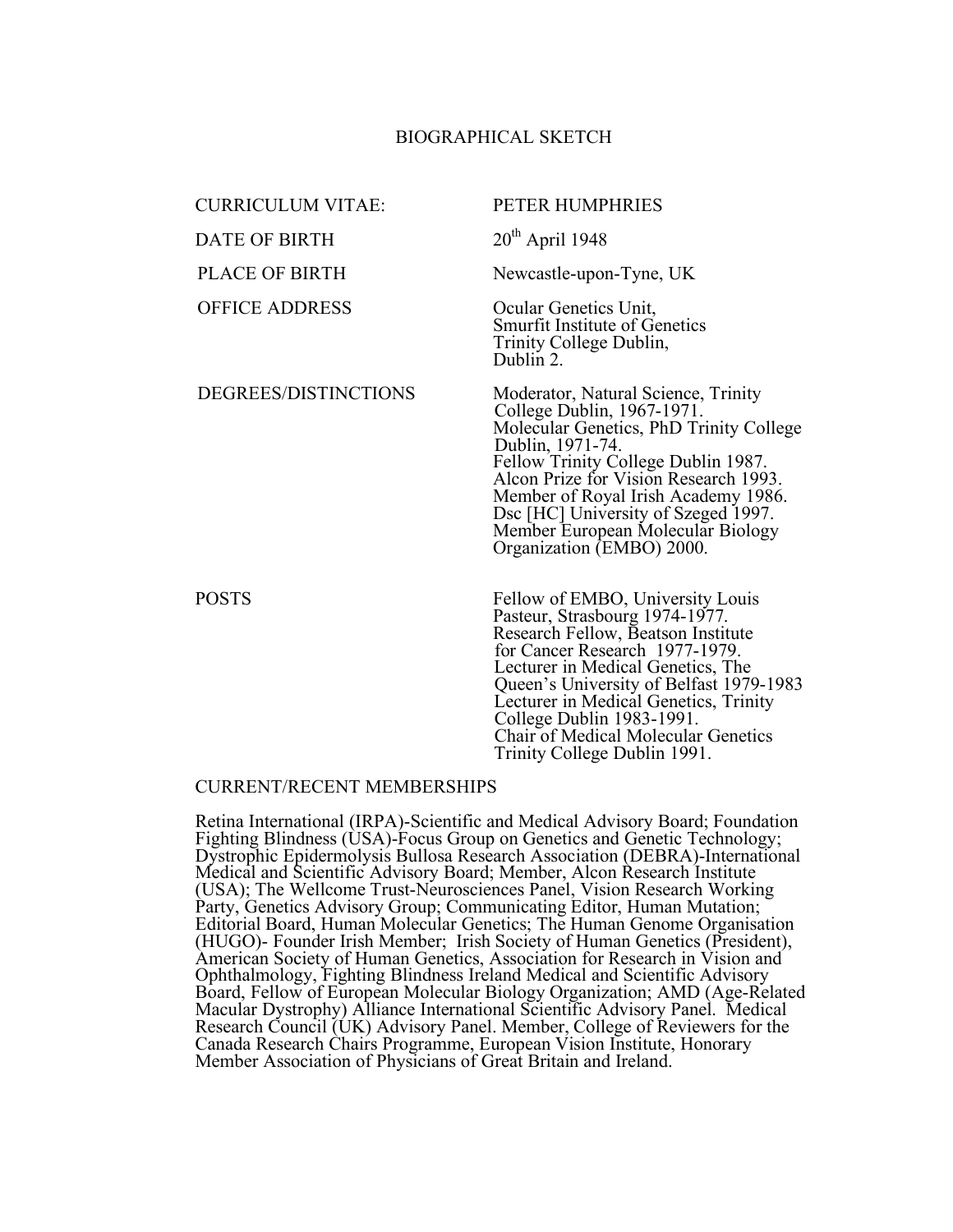## RESEARCH INTERESTS

Human Molecular/Medical Genetics with special interest in visual neuroscience

SELECTED PUBLICATIONS (IN THE AREA OF VISION RESEARCH)

- 1. Farrar GJ, Geraghty MG, Moloney JMB, McConnell DJ and Humphries P. Linkage analysis of X-linked retinitis pigmentosa in the Irish population. J. Med.
- 2. Daiger SP, Humphries MM, Giesenschlag N, Sharp EM, McWilliam P, Farrar GJ, Bradley DG, McConnell DJ, Kenna P, Sparkes RS, Spence MA, Heckenlively JR and Humphries P. Linkage analysis of human chromosome 4: exclusion of autosomal dominant retinitis pigmentosa and detection of new linkage groups.
- Cytogen. Cell Genet., 50, 181-187, 1989.<br>3. Bradley D, Farrar GJ, Sharp EM, Kenna P, Humphries MM, McConnell DJ, Daiger SP, McWilliam P and Humphries P. Autosomal dominant retinitis pigmentosa: exclusion of the gene from the short arm of chromosome 1, including the region around the Rhesus locus. Am. J. Hum. Genet., 44,570-576, 1989.
- 4. Farrar GJ, McWilliam P, Sharp EM, Kenna P, Bradley DG, Humphries MM,<br>McConnell DJ and Humphries P. Autosomal dominant retinitis pigmentosa:<br>exclusion of a gene from extensive regions of chromosomes, 6, 13, 20 and 21. expresses of a generator of a generator of a generator of chromosomes, 5, 619-622, 1989.<br>
5. McWilliam P, Farrar GJ, Kenna, P, Bradley DG, Humphries MM, Sharp EM,
- McConnell DJ, Lawler M, Sheils D, Stephens K, Daiger SP and Humphries P. Autosomal dominant retinitis pigmentosa: localization of an adRP gene to the long arm of chromosome 3. Genomics, 5, 612-619, 1989.
- 6. Ott J, Bhattacharya S, Chen JD, Denton MJ, Donald J, Dubar C, Farrar GJ, Fishman GA, Frey D, Gal A, Humphries P, Jay B, Jay M, Litt M, Mochler M, Musarella M, Neugebauer M, Nussbaum RL, Terwillinger JD, Weleber RG, Wirt
- forms of the disease. Clin. Genet., 38, 1-13, 1990.
- 8. Farrar GJ, McWilliam P, Bradley DG, Kenna P, Sharp EM, Humphries MM, Lawler M, Eiberg H, Conneally MP, Trofatter JA and Humphries P. Autosomal dominant retinitis pigmentosa: linkage to rhodopsin and evidence for genetic
- heterogeneity. Genomics, 8, 35-40, 1990.<br>9. Blanton SH, Cottingham AW, Giesenschlag N, Heckenlively JR, Humphries P and Daiger SP. Further evidence for exclusion of linkage between type II autosomal dominant retinitis pigmentosa adRP and D3S47. Genomics, 8, 179-
- 181, 1990.<br>10. Kumar-Singh R, Bradley DG, Kenna P, Farrar GJ, Lawler M, Humphries MM, Sharp E, Jordan SA, McWilliam P and Humphries P. Autosomal dominant retinitis pigmentosa (RP4): A new multi-allelic marker genetically linked to the
- disease locus. Hum. Genet., 86, 502-504. 1990.<br>11. Farrar GJ, Kenna P, Jordan S, Kumar-Singh R, Humphries MM, Sharp EM,
- Sheils D and Humphries P. A 3 base-pair deletion in the peripherin gene in one<br>form of retinitis pigmentosa. Nature, 354, 478-480, 1991.<br>12. Farrar GJ, Kenna P, Redmond R, McWilliam P, Bradley DG, Humphries MM,<br>Sharp EM, I retinitis pigmentosa (RP4): absence of the rhodopsin codon 23 proline->histidine transversion in pedigrees of European origin. Am. J. Hum. Genet.,47,941-945,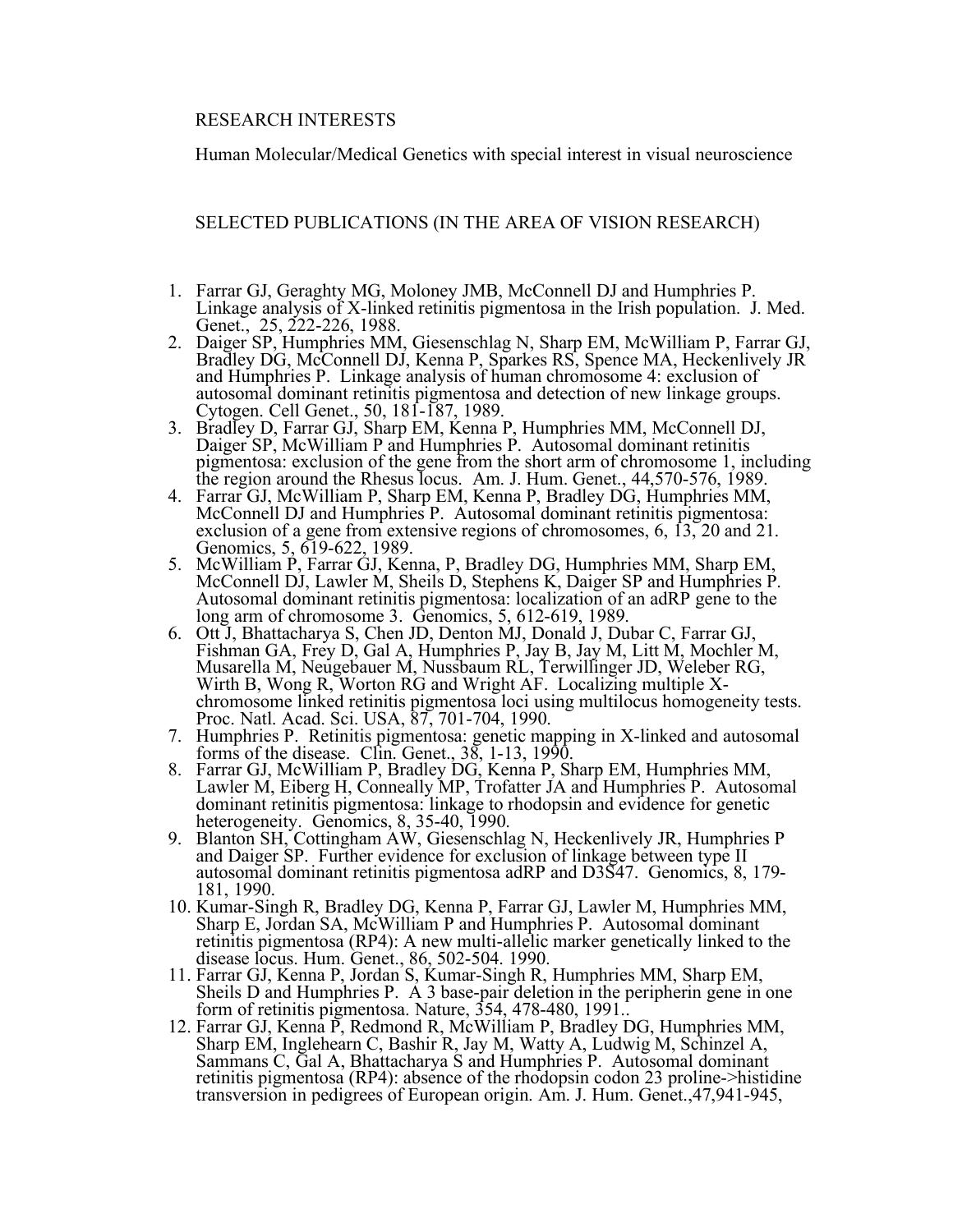1991.

- 13. Jordan S, McWilliam P, O'Brian DS and Humphries P. Dinucleotide repeat
- 14. Farrar GJ, Kenna P, Redmond R, McWilliam P, Bradley DG, Humphries MM, Sharp EM, Fishman G, Marchese C, Fusi L, Dufier JL, Abitbol M and Humphries P. Autosomal dominant retinitis pigmentosa (RP4): analysis of mutations within the rhodopsin gene. Retinitis Pigmentosa: Advances in Clinical and Genetic Research. (Pbl. CRC Press. Florida: Eds. Humphries P. Bhattacharya S and Bird A), 1991.
- 15. McWilliam P, Jordan S, Kenna P, Humphries MM, Kumar-Singh R, Sharp EM and Humphries P. Progress in the locala1ization of a late-onset adRP gene. Retinal Degenerations. (Pbl. CRC Press. Florida: Eds. Hollyfield. Anderson and LaVail) 369-373, 1991.
- 16. Farrar GJ, Kenna P, Redmond R, Sheils D, McWilliam P, Humphries MM, Sharp EM, Jordan SA, Kumar-Singh R and Humphries P. Autosomal dominant retinitis pigmentosa: a mutation in codon 178 of the rhodopsin gene in an adRP family of Celtic origin. Genomics, 11, 1170-1171, 1991.
- 17. Doak S, Jordan SA, Kumar-Singh R and Humphries P. A sequence polymorphism in the human peripherin/RDS gene. Nucl. Acids. Res., 19, 6982, 1991.
- 18. Farrar GJ, Jordan SA, Kenna P, Humphries MM, Kumar-Singh R, McWilliam P, Allamand Y Sharp EM and Humphries P. Autosomal Dominant retinitis pigmentosa: localization of a disease gene (RP6) to the short arm of chromosome 6. Genomics. 11.870-874, 1991.
- 19. Kumar-Singh R, Jordan S, Farrar GJ and Humphries P. Poly (TIA) polymorphism at the human retinal degeneration slow (RDS) locus. Nucl. Acids Res., 19.5800, 1991. Res., 19.5800, 1991. 20. Doak S, Jordan SA, McWilliam <sup>P</sup> and Humphries P. Tetranucleotide repeat
- polymorphism at the ACPP locus. Nucl. Acids Res., 19, 4793. 1991.
- 21. Farrar GJ, Kenna P, Jordan SA, Kumar-Singh R and Humphries P. A sequence polymorphism in the human peripherin/RDS gene. Nucl. Acids Res., 19, 6982, 1991.
- 22. Kumar-Singh R, Bradley DG, Farrar GJ, Lawler M, Jordan SA and Humphries P. Autosomal dominant retinitis pigmentosa: <sup>a</sup> new multiallelic marker (D35621) genetically linked to the disease locus (RP4). Human Genetics, 86, 502-504, 1991.
- 23. Jordan SA, Farrar GJ, Kenna P, Kumar-Singh R, Humphries MM, Allamand V, Sharp EM and Humphries P. Autosomal dominant retinitis pigmentosa (adRP; RP6): Co-segregation of RP6 and the peripherin-RDS locus in a late onset family of Irish origin. Am. J. Hum. Genet., 50, 634-639, 1992.
- 24. Farrar GJ, Kenna P, Jordan SA, Kumar-Singh R, Humphries MM, Sharp EM, Sheils D and Humphries P. Autosomal dominant retinitis pigmentosa: A novel Sheils D and Humphries P. Autosomal dominant retinitis pigmentosa: A novel mutation at the peripherin/RDS locus in the original 6p-linked pedigree.<br>Genomics, 14, 805-807, 1992.
- 25. Jordan SA, Farrar GJ, Kenna P and Humphries P. Polymorphic variation within 'conserved' sequences at the 3, end of the human RDS gene which results in
- 26. Humphries P, Kenna P and Farrar GJ. On the molecular genetics of retinitis pigmentosa. Science, 256, 804-808, 1992.
- 27. Humphries P, Farrar GJ and Kenna P. Autosomal Dominant Retinitis Pigmentosa: Molecular Genetic and Clinical Aspects. Prog. Ret. Res., 12, 231-245, 1992.<br>28. Inglehern CF, Lester DH, Bashir R, Atif U, Keen J, Sertedaki A, Linksey J, Jay
- M, Bird AC, Farrar GJ, Humphries P and Bhattacharya SS. Recombination between rhodopsin and locus D3S47 (C17) in rhodopsin linked retinitis pigmentosa families. Am. J. Hum. Genet., 50, 590, 1992. 29. Jordan SA, del Rio T, Soriano N, Garcia-Sandoval B, Kenna P, Ayuso C, Benitez
- I and Humphries P. Autosomal dominant retinitis pigmentosa (adRP): exclusion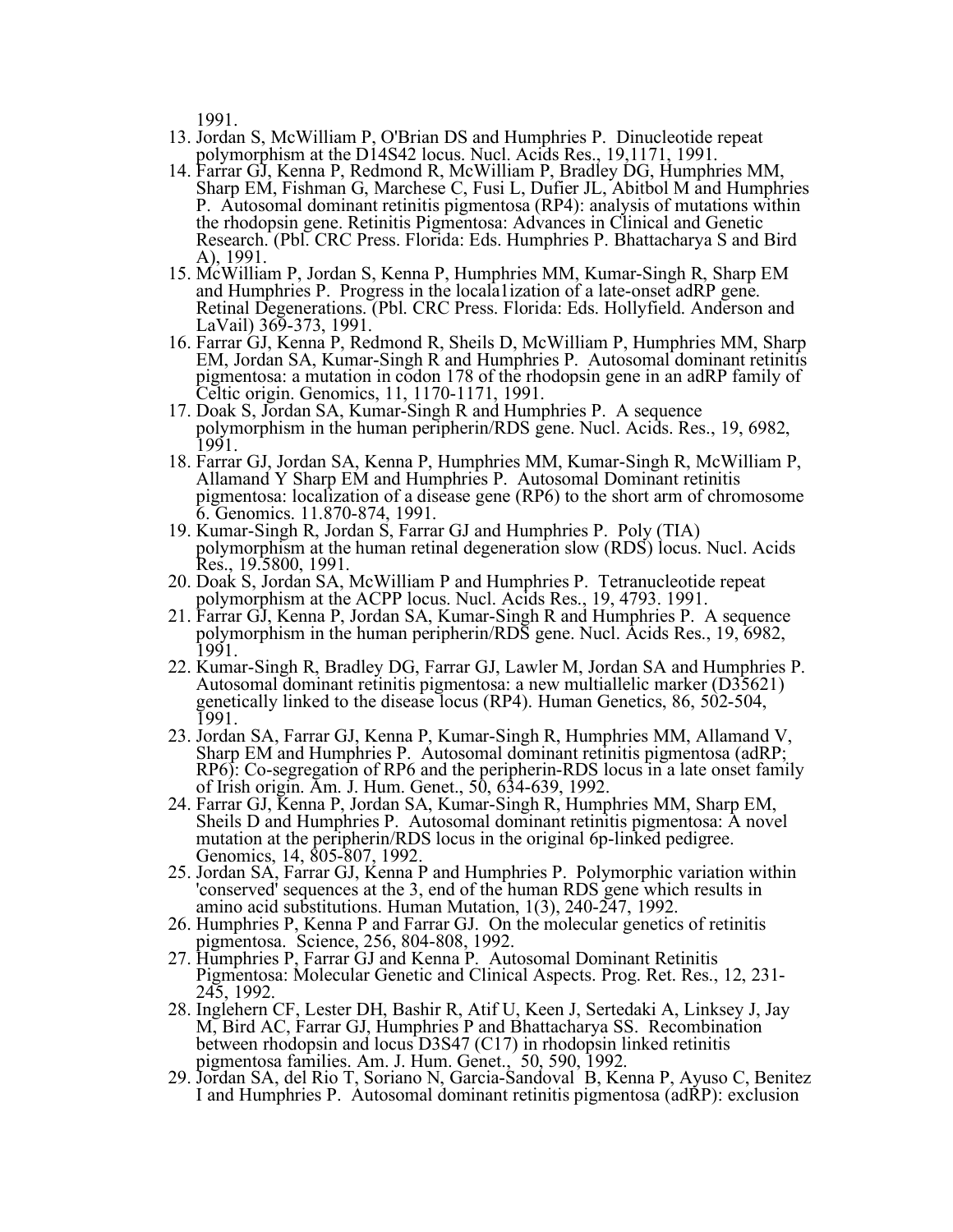of a gene from three mapped loci provides evidence for the existence of a fourth locus. Hum. Mol. Genet., 1(6), 411-415, 1992.<br>30. Bleeker-Wagemarkers L, Bergen O, Gal A, Kumar-Singh R, Kenna P,

- 30. Bleeker-Wagemarkers L, Bergen O, Gal A, Kumar-Singh R, Kenna P, Humphries <sup>P</sup> and Farrar GJ. Retinitis pigmentosa: exclusion of <sup>a</sup> locus from the long arm of chromosome 3 in the region of the rhodopsin gene provides evidence of genetic heterogeneity in the autosomal recessive form of the disease. Genomics, 14, 811-812, 1992.
- 31. Kumar-Singh R, Kenna P, Farrar GJ and Humphries P. Evidence for further genetic heterogeneity in autosomal dominant retinitis pigmentosa. Genomics, 15, 212-215, 1992.<br>32. Horn M, Farrar GJ, Kunisch M, Marchese C, Apfelstedt-Sylla E, Fugi L, Zrenner
- E, Kenna P, Gal A and Humphries P. Deletions in exon 5 of the human rhodopsin gene causing shift in the reading frame and autosomal dominant retinitis pigmentosa. Human Genetics, 90, 255-257, 1992
- 33. Li Y Muller B, Fuhrmann C, van Nouhuys E, Horst L, Humphries P, Schwinger E and Gal A. Autosomal dominant familial exudative vitreoretinopathy locus maps on 1lq and is closely linked to Dl1S533. Am. J. Hum. Genet., 51, 749-754, 1992.
- 34. Kumar-Singh R and Humphries P. Isolation and genetic mapping of four microsatellite repeats from chromosome 3p21 using 40 CEPH pedigrees. Genomics, 18, 717-719, 1993.
- 35. Kumar-Singh R, Wang H, Humphries P and Farrar GJ. Autosomal dominant retinitis pigmentosa: no evidence for non-allelic genetic heterogeneity on chromosome 3q. Am. J. Hum. Genet., 52, 319-326, 1993.
- 36. Farrar GJ, Findlay JBC, Kumar-Singh R, Kenna P, Humphries MM, Sharp E and Humphries P. Autosomal dominant retinitis pigmentosa: A novel mutation in the rhodopsin gene in the original 3q linked family. Hum. Mol. Genet., 9, 769-771, 1993.
- 37. Humphries P. Hereditary Retinopathies: insights into a complex genetic etiology. Brit. J. Ophthalmol., 77, 469-470, 1993.
- 38. Bascom RA, Liu L, Humphries P, Fishner GA, Murray JC and Mclnness RR.<br>Polymorphisms and rare sequence variants at the ROM1 locus. Hum. Mol. Genet.,<br>2, 1975-1977, 1993.<br>39. Jordan SA, Farrar GJ, Kenna P, Humphries MM, S
- EM, Soriano N, Ayuso C, Benitez J and Humphries P. Localisation of an autosomal dominant retinitis pigmentosa gene to chromosome 7q. Nature
- 40. Farrar GJ, Jordan SA, Kumar-Singh R, Inglehearn CF, Gal A, Gregory C, AI-Maghtheh M, Kenna PF, Humphries MM, Sharp EM, Sheils D, Gunge S, Hargrave PA, Denton MJ, Schwinger E, Bhattacharya SS and Humphries P.<br>Extensive
- Humphries P. Exclusion of the involvement of all known retinitis pigmentosa loci in the disease present in a family of Irish origin provides evidence for a sixth autosomal dominant locus (RP8). Hum.Mol.Genet., 2, 875-878, 1993. 42. Humphries P, Kenna <sup>P</sup> and Farrar GJ. Autosomal Dominant Retinitis
- Pigmentosa. The Molecular Genetics of Inherited Eye Disorders: Modern Genetics 2 (AF Wright & B Jay. Eds).,153*-*172, 1994.
- 43. van Soest S, van den Born LI, Gal A, Farrar GJ, Bleeker Wagemakers L, Westerveld A, Humphries P, Sandkuijl LA and Bergen A. Assignment of <sup>a</sup> gene for autosomal recessive retinitis pigmentosa (RP12) to chromosome 1q31-q32 in an inbred and genetically heterogeneous disease population. Genomics, 22, 499-
- 504, 1994.<br>44. Humphries P, Kenna P and Farrar GJ. New dimensions in Macular Dystrophies.<br>Nature Genetics, 8, 315-317, 1994.
- 45. Mansergh FC, Jordan S, Farrar GJ, Kumar-Singh R and Humphries P. Three sequence poymorphisms in the phosducin (PDC) gene on chromosome 1q25-32.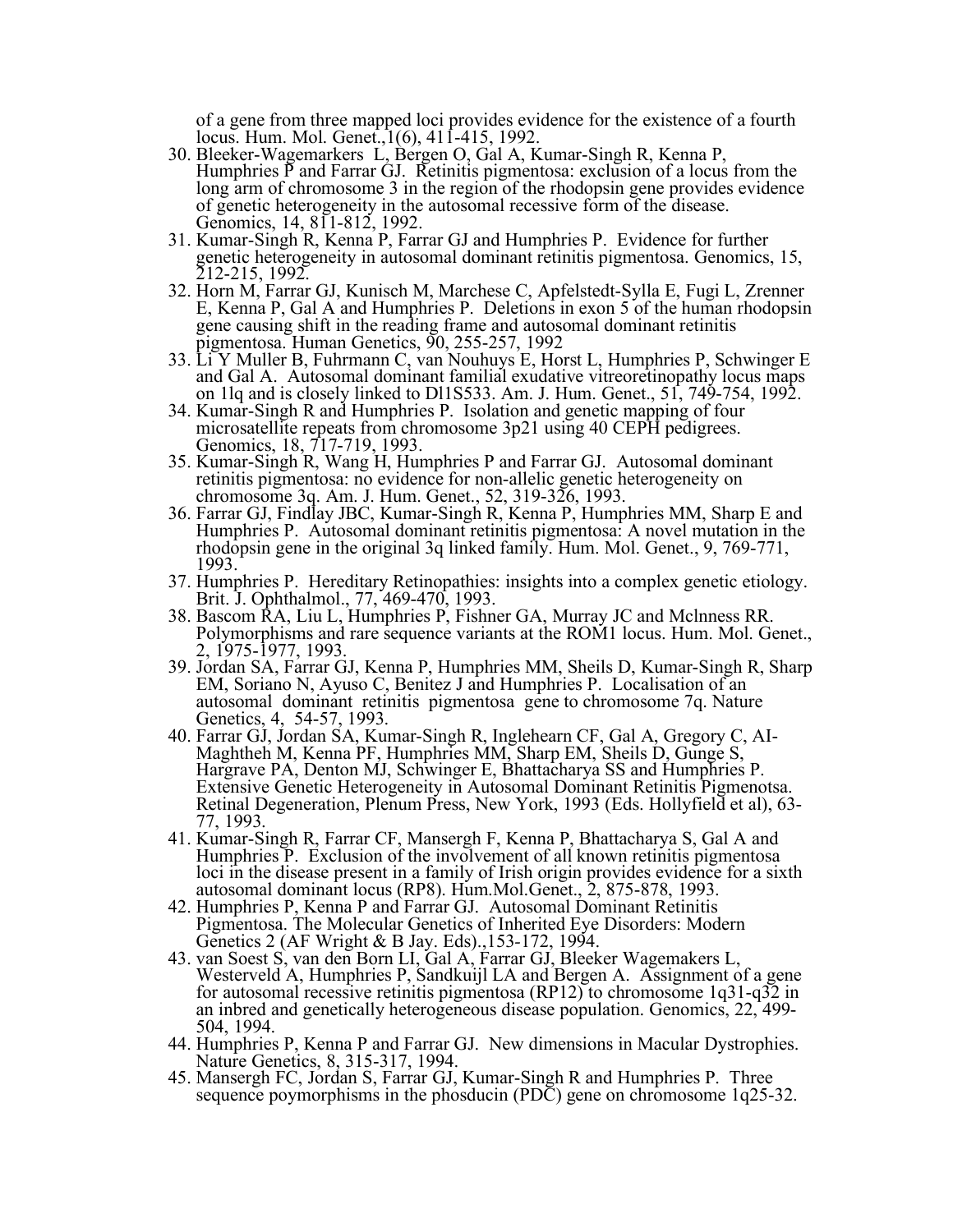Hum. Mol. Genet., 3, 11:2077, 1994.

- 46. Kumar-Singh R, He Wang K, Carritt B and Humphries P. The 'Eurogem' map of human chromosome 1. Eur. J. Hum. Genet., 2, 204-205, 1994. human chromosome 1. Eur. J. Hum. Genet., 2, 204-205, 1994.<br>47. Jordan S and Humphries P. Single nucleotide polymorphism in the transcribed
- region of the BCP gene on 7q31-35. Hum. Mol. Genet., 3, 10:1915, 1994. 48. Fuchs S, Kranich H, Denton JJ, Zrenner E, Bhattacharya SS, Humphries <sup>P</sup> and
- Gal A. Three novel rhodopsin mutations (C110F, L131P, A164V) in patients with autosomal dominant retinitis pigmentosa. Hum. Mol. Genet., 3, 1203, 1994.
- *49.* Terrenato L, Jodice C, Loizedda A, Contu L, Buard J, Vergnaud G, Humphries P, Kumar-Singh R, Massart <sup>C</sup> and Cann H. The Eurogem Map of Chromosome 6. Eur. J. Hum. Genet., 2, 214-215, 1994.
- 50. Mansergh FC, Kenna PF, Rudolph G, Meitinger T, Farrar GJ, Kumar-Singh R, Scorer J, Hally AM, Mynett-Johnson L, Humphries MM, Kiang S and Humphries P. Evidence for genetic heterogeneity in Best's Vitelliform Macular Dys P. Evidence for genetic heterogeneity in Best's Vitelliform Macular Dystrophy. J. Med. Genet., 32, 855-858, 1995.
- 51. McGuire RE, Jordan SA, Braden VV, Bouffard GG, Humphries P, Green ED, Daiger SP. Mapping the RP10 locus for autosomal dominant retinitis pigmentosa on 7q: refined genetic positioning and localization within a well-defined YAC contig. Genome Res. 6(4):255-66, 1996.
- 52. Humphries MM, Rancourt D, Farrar GJ, Kenna P, Hazel M, Bush RA, Sieving PA, Sheils DM, McNally N, Creighton P, Erven A, Boros A, Gulya K, Capecchi MR and Humphries P. Retinopathy induced in mice by targeted disruption of the rhodopsin gene. Nature Genetics, 15, 216-219, 1997. News and views article by Gabriel Travis in same edition of Nature Genetics, pgs. 116-117.
- 53. Kenna P, Mansergh F, Millington-Ward S, Erven A, Kumar-Singh R, Brennan R, Farrar GJ and Humphries <sup>P</sup> (1997). Clinical and molecular genetic characterisation of a family segregating autosomal dominant retinitis pigmentosa and sensorineural deafness. British Journal of Ophthalmologv, 81, 207-213, 1997.<br>54. Millington-Ward S, O'Neill B, Tuohy G, al-Jandal N-, Kiang A-S, Kenna PF,
- 54. Millington-Ward S, O'Neill B, Tuohy G, al-Jandal N-, Kiang A-S, Kenna PF, Palfi A, Hayden P, Mansergh F, Kennan A, Humphries <sup>P</sup> and Farrar GJ. Strategems in vitro for gene therapies directed to dominant mutations. Human Molecular Genetics, 6, 1415-1426, 1997.
- 55. Mansergh FC, Kenna PF, Ayuso C, Kiang AS, Humphries P and Farrar GJ.<br>Novel Mutations in the TIGR Gene in Early and Late Onset Open Angle<br>Glaucoma. Human Mutation, 11, 244-251, 1998.
- 56. Kennan AM, Mansergh FC, Fingert JH, Clark T, Ayuso C, Kenna PF, Humphries P and Farrar GJ. A Novel Asp380Ala Mutation in the GLC1A/Myocilin Gene in a Family with Juvenile Onset Primary Open Angle Glaucoma. J. Med. Genet., 35, 957-960, 1998<br>57. al-Jandal N, Farrar GJ, Kiang AS, Humphries MM, Bannon N, Findlay JBC,
- Humphries P and Kenna PF. A Novel Mutation within the Rhodopsin Gene (Thr-<br>94-Ile) Causing Autosomal Dominant Congenital Stationary Night Blindness.<br>Human Mutation, 13,75-81, 1999.
- 58. Toda K, Bush RA, Humphries P and Sieving PA. The Electroretinogram of the
- 59. McNally N, Kenna P, Humphries MM, Hobson AH, Khan NN, Bush RA, Sieving PA, Humphries P and Farrar GJ. Structural and functional rescue of murine rod photoreceptors by human rhodopsin transgene. Human Mol Genet, 8, 1309-1312, 1999.
- 60. Mansergh FC, Millington-Ward S, Kennan A, Kiang A-S, Humphries MM, Farrar GJ, Humphries P and Kenna PF. Retinitis pigmentosa and progressive sensorineural hearing loss caused by a C12258A mutation in the mitochondrial MTTS2 gene. Am J of Hum Genet, 64, 971-985, 1999.
- 61. O'Neill B, Millington-Ward S, O'Reilly M, Tuohy G, Kiang A-S, Kenna P, Humphries <sup>P</sup> and Farrar GJ. Ribozyme based therapeutic approaches for autosomal dominant Retinitis Pigmentosa. Invest Ophthalmol Vis Sci, 41, 2863- 2869, 2000.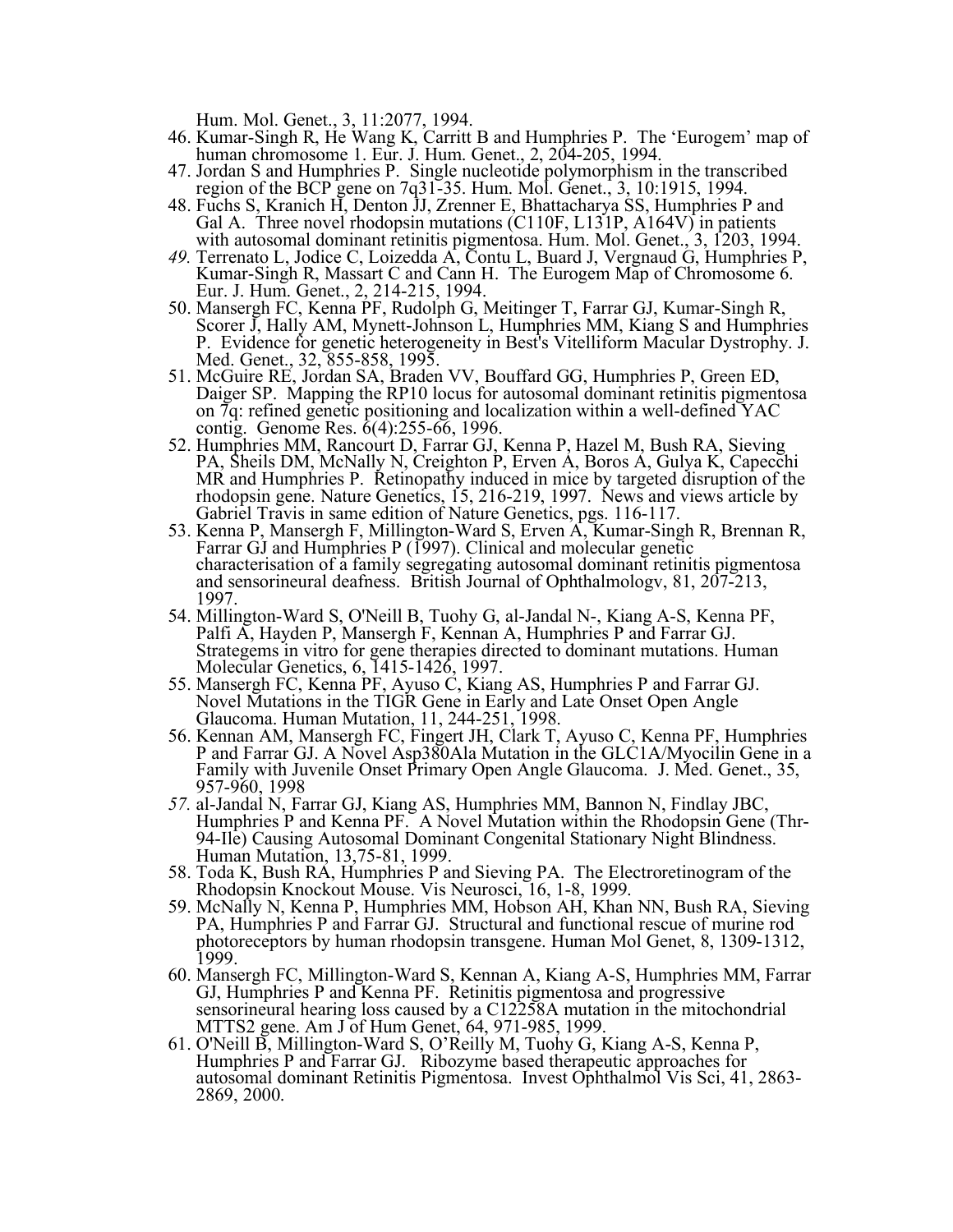- 62. Millington-Ward S, O'Neill B, Kiang A-S, Humphries P, Kenna PF and Farrar GJ. <sup>A</sup> mutation-independent therapeutic stratagem for osteogenesis imperfecta. Antisense Nucleic Acids Drug Dev., 9, 6, 537-542, 1999.
- 63. Hobson A, Humphries MM, Donneally MA, Cotter T, Tuohy G, Kenna P, Farrar GJ and Humphries P. Apoptotic photoreceptor death in the rhodopsin knockout
- mouse in the presence and absence of c-fos. Exp Eye Res, 71, 247-254, 2000.<br>64. Browne, SJ, Sullivan LS, Ding L, Traer E, Prescott SM, Birch DG, Kennan A, Humphries P and Daiger SP. Evaluation of human diacylglycerol kinas
- Mol Vis, 22, 6, 6-9, 2000.<br>65. Humphries MM, Kiang S, McNally N, Donovan M, Sieving PA, Bush RA,<br>Machida S, Cotter T, Hobson A, Farrar GJ, Humphries P and Kenna P.<br>Comparative structural and functional analysis of photorec /- mouse reveal increased survival on C57BL/6J in comparison to 129Sv genetic
- background. Vis Neurosci, 18, 437-443, 2001.<br>66. Seeliger M, Grimm C, Stahlberg F, Frieburg C, Jassle G, Zrenner E, Gue H,<br>Reme C, Humphries P, Hofman F, Biel M, Fariss R, Redmond T and Wenzel A.<br>New views on RPE65 deficie New views on RPE65 deficiency: the rod system is the source of vision in a mouse model of Leber congenital amaurosis. Nature Genet, 29(1), 70-74, 2001. 67. Farrar GJ, Kenna P and Humphries P. Molecular genetics of Retiniti
- Pigmentosa: mutation independent approaches to therapy. EMBO J, 2002, 21:5, 857-864.
- 68. Kennan A, Aherne A, Palfi A, Humphries MM, Stitt A, Simpson D, Demtroder K, Orntoft T. Ayuso C, Kenna PF, Farrar GJ and Humphries P. Identification of an IMPDH1 mutation in autosomal dominant retinitis pigmentosa (RP10) revealed following comparative microarray analysis of transcripts derived from retinas of wild-type and Rho- $\backslash$ - mice. Human Mol Genet, 2002 11:5, 547-558.
- 69. McNally N, Kenna P, Rancourt D, Ahmed T, Stitt A, Colledge W, Llyod D, O'Neill B, Palfi A, Humphries MM, Humphries P and Farrar GJ. Dominant retinopathy induced in mice by targeted single base deletion at codon 307 of the rds-pheripherin gene. Hum Mol Genet, 2002, 11:9, 1005-1016. rds-pheripherin gene. Hum Mol Genet, 2002, 11:9, 1005-1016. 70. Tuohy, G, Millington-Ward, Kenna P, Humphries <sup>P</sup> and Farrar GJ. Sensitivity of
- photoreceptor-derived cell line (661W) to baculoviral p35, Z-VAD, FMK and Fas-associated death domain. Invest Ophthalmol Vis Sci, 2002, 43:11, 3583- 3589.
- 71. Millington-Ward S, Allers C, Tuohy G, Conget P, Allen D, McMahon HP, Kenna PF, Humphries P and Farrar GJ. Validation in human mesenchymal progenitor cells of a mutation-independent ex vivo approach to gene therapy for Osteogenesis Imperfecta. Hum Mol Genet, 2002, 11:19, 2201-2206.
- 72. Keegan D, Kenna PF, Humphries MM, Humphries P, Flitcroft DI, Coffey PJ, Lund RD and Lawrence JM. (2002). Transplantation of syngeneic schwann cells to the retina of the rhodopsin knockout (Rho-/-) mouse. Invest Ophthalmol Vis Sci, 2003, 44:8, 3526-3532.
- 73. Kennan, A, Aherne A, Bowne SJ, Daiger SP, Farrar GJ, Kenna PF and Humphries P. On the role of IMPDHI in retinal degeneration. Adv Exp Med Biol, 2003, 533, 13-18.
- 74. Bowne SJ, Daiger SP, Malone KA, Heckenlively JR, Kennan A, Humphries P, Hughbanks-Wheaton D, Birch DG, Liu Q, Pierce EA, Zuo J, Huang Q, Donovan DD, and Sullivan LS. Characterization of RP1L1, a highly polymorphic paralog of the retinitis pigmentosxa 1 (RP1) gene. Mol Vis. 2003, 24;9:129-37.
- 75. Daiger SP, Sullivan LS, Bowne SJ, Kennan A, Humphries P, Birch DG, Heckenlively JR; RP1 Consortium. Identification of the RP1 and RP10 (IMPDH1) genes causing autosomal dominant RP. Adv Exp Med Biol. 2003;533:1-11.
- 76. Aherne A, Kennan A, Kenna PF, McNally N, Lloyd DG, Alberts IL, Kaing A-S, Humphries MM, Ayuso C, Engel PC, Gu JJ, Mitchell BS, Farrar GJ and Humphries P. On the molecular pathology of neurodegeneration in IMPDH1- based retinitis pigmentosa. Hum Mol Genet, 2004, 13:6, 641-650.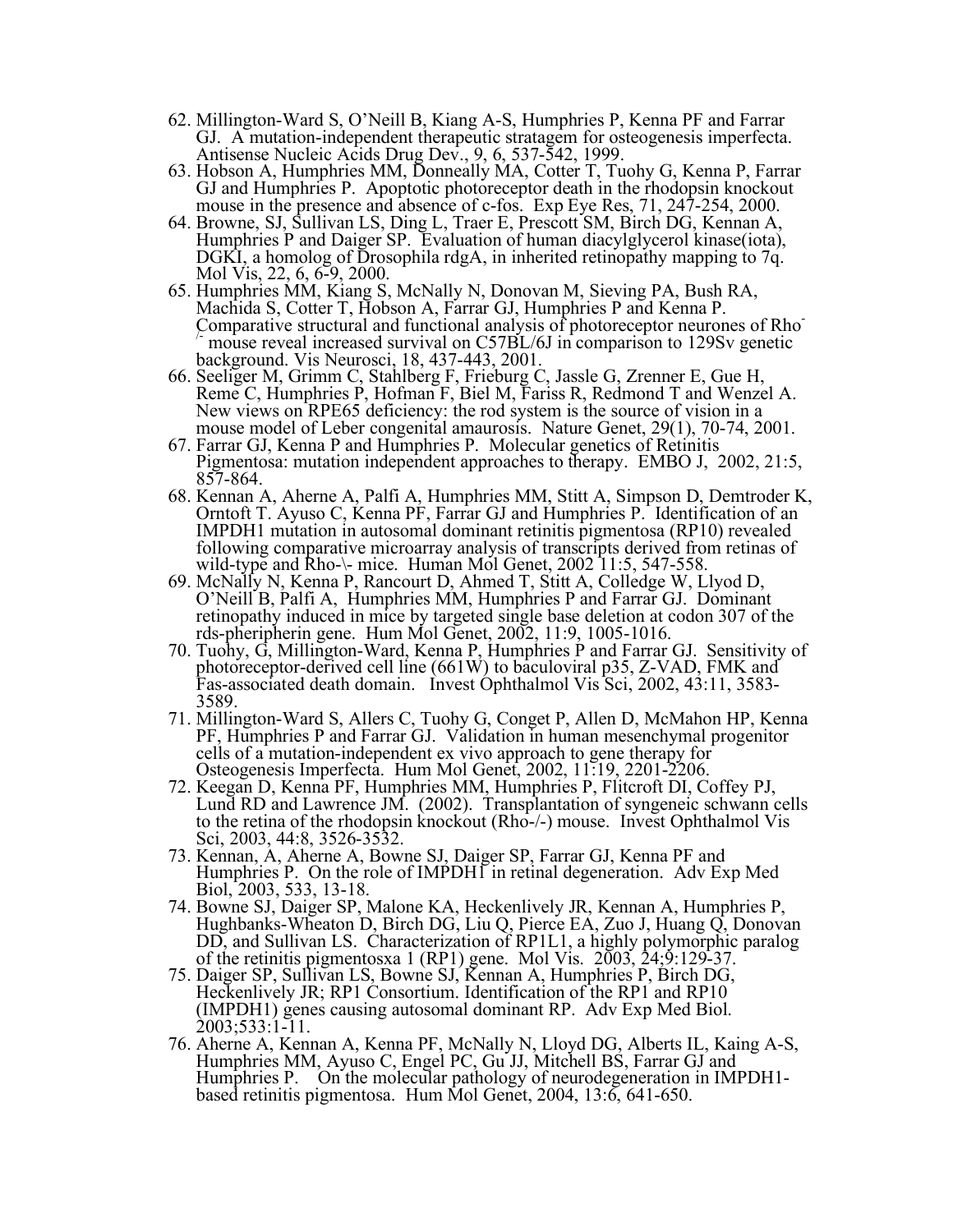- 77. Claes E, Seeliger M, Michalakis S, Biel M, Humphries <sup>P</sup> and Haverkamp S. Morphological characterization of the retina of the CNGA3(-/-)Rho(-/-) mutant mouse lacking functional cones and rods. Invest Ophthalmol Vis Sci, 2004, 45:6, 20392048.
- 78. Millington-Ward SM, McMahon HP, Allen D, Tuohy G, Kiang A-S, Palfi A, Kenna PF, Humphries <sup>P</sup> and GJ Farrar. RNAi of COL1A1 in mesenchymal progenitor cells. Eur J of Human Genet, 2004, 12(10):864-866.
- 79. Barnard AR, Appleford JM, Sekaran S, Chinthapalli K, Jenkens A, Seeliger M, Biel M, Humphries P, Douglas RH, Wenzel A, Foster RG, Hankins MW and Lucas RJ. Residual photosensitivity in mice lacking both rod opsin and cone photoreceptor cyclic nucleotide gated channel 3 alpha subunit. Visual
- 80. Kennan A, Aherne and Humphries P. Light in retinitis pigmentosa. Trends in Genetics, 2005, 21(2), 103-110.
- Genetics, 2005, 21(2), 103-110..<br>81. Aherne. A., Kennan. A., Kenna, P.F, McNally, N., Farrar, G.J, Humphries, P.<br>Molecular mechanisms of photoreceptor degeneration in RP caused by IMPDH1 mutations. In: Retinal Degenerative Diseases edited by Joe G. Hollyfield, Robert
- E. Anderson, and Matthew M. LaVail. Springer, New York, NY, 2005.<br>82. Kiang A-S, Palfi A, Ader M, Kenna PF, Millington-Ward, Clark G, Kennan A, O'Reilly M, Tam LCT, Aherne A, McNally N, Humphries P and Farrar GJ.<br>Toward a
- 83. Rohrer B, Lohr HR, Humphries P, Redmond MT, Seeliger MW and Crouch RK. Cone opsin mislocalization in Rpe65-/- mice: <sup>A</sup> defect that can be corrected by 11-cis retinal. Invest. Ophthalmology & Visual Science, 2005, 46(10), 3876- 3881.
- 84. Schmucker C, Seeliger M, Humphries P, Biel M and Schaeffel F. Grating acuity at different luminances in wild-type mice and in mice lacking rod or cone function. Invest Ophthalmol Vis Sci, 2005, 46(1), 398-407.
- 85. Palfi A, Kiang A-S, O'Reilly M, Millington-Ward S, Kenna P, Humphries P and Farrar GJ. RNAi-based suppression and replacement of RDS-Peripherin in retinal organotypic culture. Human Mutation, <sup>2006</sup> Jan 17;27(3):260-268. 86. Haverkamp S, Michalakis S, Claes E, Seeliger MW, Humphries P, Biel <sup>M</sup> and
- Feigenspan A. Synaptic plasticity in GNGA3-/- mice: Cone bipolar cells react up0onthe missing cone input and form ectopic synapses with rods. Journal of *J* Neurosci, 2006 May 10;26(19):5248-55.
- 87. Campbell M, Humphries MM, Kennan A, Kenna PF, Humphries P and Brankin B. Aberrant Retinal Tight Junction and Adherens junction protein expression in an animal model of autosomal recessive retinitis pigmentosa: The Rho (-/-)
- mouse. Exp. Eye Res, 2006, 83(3), 484-492.<br>88. De Goover TE, Stevenson KA, Humphries P, Simpson DA, Gardiner TA and Stitt AW. Retinopathy is reduced during experimental diabetes in a mouse model of outer retinal degeneration. Invest Ophthalmol Vis Sci. 2006, 47(12):5561-5568.
- 89. De Goover TE, Stevenson KA, Humphries P, Simpson DA, Curtis TM, Gardiner TA and Stitt AW. Rod photoreceptor loss in Rho-/- mice reduces retinal hypoxia and hypoxia-regulated gene expression. Invest Ophthalmol Vis Sci, 2006,
- 90. Aherne A, Kennan A, Kenna PF, McNally N, Farrar GJ, Humphries. Molecular mechanisms of photoreceptor degeneration in RP caused by IMPDH1. Adv Exp<br>Med Biol, 2006, 572:81-7.
- Med Biol, 2006, 572:81-7.<br>91. Allen D, Kenna PF, Palfi A, McMahon HP, Millington-Ward, O'Reilly M, Humphries P, Farrar GJ. Development of strategies for conditional RNA interference. J Gene Med, 2007, 4:287-98.
- 92. O'Reilly M, Palfi A,, Chadderton N, Millington-Ward S, Ader M, Cronin T,<br>Tuohy T, Auricchio A, Hildingr M, Tivnan A, McNally M, Humphries MM,<br>Kiang A-S, Humphries P, Kenna PF and Farrar GJ. RNAi-mediated suppression and replacement of human rhodopsin in vivo. Am J of Human Genet, 2007, 81(1), 127-35